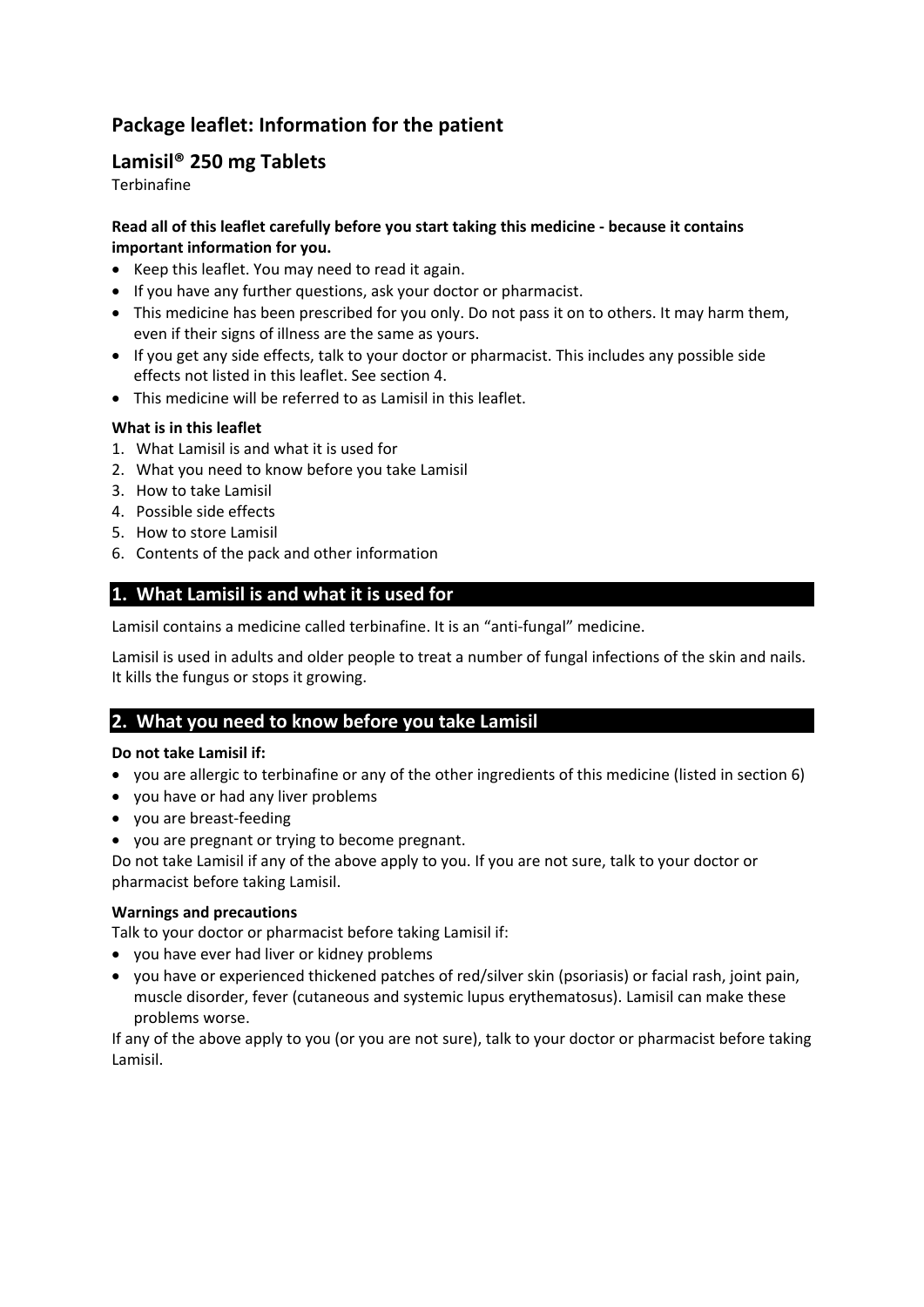#### **Look out for side effects**

Lamisil can cause some side effects that may require urgent medical treatment. They include problems with your liver, skin, muscles or blood. See "Stop taking Lamisil and see a doctor or go to a hospital straight away, if you notice any of the following serious side effects" at the beginning of Section 4 for more information.

#### **Children and adolescents**

Lamisil tablets can be used in adolescents and children aged 2 years and over. As the patient grows, the doctor will adjust the dose.

Lamisil tablets are not recommended for use in children under 2 years of age since there is no experience in this age group.

#### **Other medicines and Lamisil**

Tell your doctor or pharmacist if you are taking, have recently taken or might take any other medicines. This includes medicines obtained without a prescription, oral contraceptives or herbal medicines. This is because Lamisil can affect the way some other medicines work. Also some other medicines can affect the way Lamisil works.

In particular, tell your doctor or pharmacist if you are taking any of the following medicines:

- $\bullet$  rifampicin used to treat infections
- cimetidine used to treat stomach problems such as indigestion or stomach ulcers
- $\bullet$  ciclosporin used to control your body's immune system after a transplant
- anti-depressants including tricyclic anti-depressants such as desipramine, SSRIs (selective serotonin reuptake inhibitors), or MAOIs (monoamine oxidase inhibitors)
- oral contraceptives (as irregular periods and breakthrough bleeding may occur in some females)
- anti-fungals used to treat fungal infections such as fluconazole or ketoconazole
- beta-blockers or anti-arrhythmics used to treat heart problems such as metoprolol, propafenone or amiodarone
- dextromethorphan used in some cough medicines
- caffeine used in some pain killers or cold remedies.

If any of the above apply to you (or you are not sure), talk to your doctor or pharmacist before taking Lamisil.

#### **Lamisil with food and drink**

Lamisil may increase the effects of caffeine in your drinks.

#### **Lamisil and Sodium**

This medicine contains less than 1 mmol sodium (23 mg) per tablet, that is to say essentially 'sodium-free'.

#### **Pregnancy and breast-feeding**

- Do not take Lamisil if you are pregnant or trying to become pregnant.
- Do not breast-feed if you are taking Lamisil. This is because small amounts may pass into the mother's milk.

#### **Driving and using machines**

Lamisil can cause dizziness. If you feel dizzy after taking this medicine, do not drive or use any tools or machines.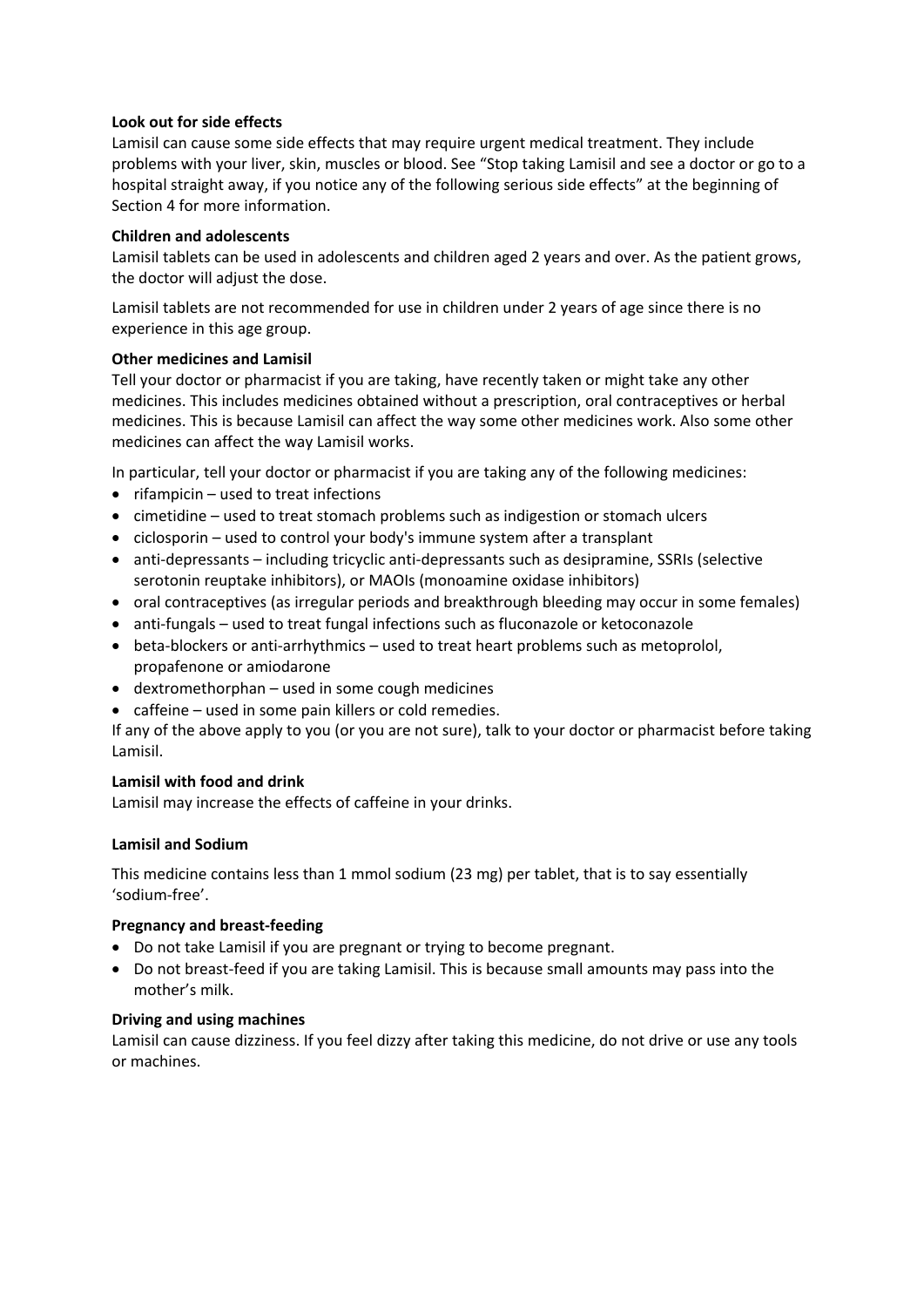# **3. How to take Lamisil**

Always take this medicine exactly as your doctor has told you. Check with your doctor or pharmacist if you are not sure.

#### **How much to take**

Adults

Your doctor will decide what dose of Lamisil you should take. The dose will be on the pharmacist's label. Check the label carefully. It should tell you how many tablets to take, and how often.

The recommended dose for adults and older people is 250 mg once a day. If your liver or kidneys are not working very well, your doctor may reduce the dose.

The length of your treatment with Lamisil will depend on the type of infection you have, how severe it is and what part of your body is affected.

- For skin infections continue taking the tablets for **2 to 6 weeks.**
- For nail infections treatment usually lasts for between **6 weeks and 3 months.** Some patients with toenail infections may need to be treated for **6 months or longer.**

#### **Children and adolescents**

There is no experience with Lamisil in children under 2 years of age (usually less than 12 kg).

The dosage in children above 2 years of age depends on the body weight: Children weighing 20 to 40 kg 125 mg (half a 250 mg tablet) once daily Children weighing more than 40 kg 250 mg (one 250 mg tablet) once daily

#### **Taking this medicine**

- You should take Lamisil by mouth.
- Swallow the tablets whole with a glass of water.
- Lamisil can be taken with or without food.
- The tablet can be divided into equal doses

#### **Other ways to clear up your infection**

There are other steps that you can take to help clear up your infection and make sure that it does not return. For example, keep the infected area dry and cool and change clothing that is in direct contact with the infected area daily.

#### **If you take more Lamisil than you should**

If you take too much Lamisil, tell your doctor or go to the hospital straight away. Take your medicine pack with you so that people can see what you have taken. You may get a headache, stomach pain, feel sick or dizzy.

#### **If you forget to take Lamisil**

If you miss taking a Lamisil tablet, do not worry. Take it as soon as you remember, unless it is less than 4 hours before your next dose is due. In this case, wait and take your next tablet at the usual time. Then carry on as normal until you have finished all the tablets. Do not take a double dose to make up for a forgotten dose.

#### **If you stop taking Lamisil**

It is important that you finish all the tablets you have been given unless your doctor tells you to stop taking them.

If you have any further questions on the use of this medicine, ask your doctor or pharmacist.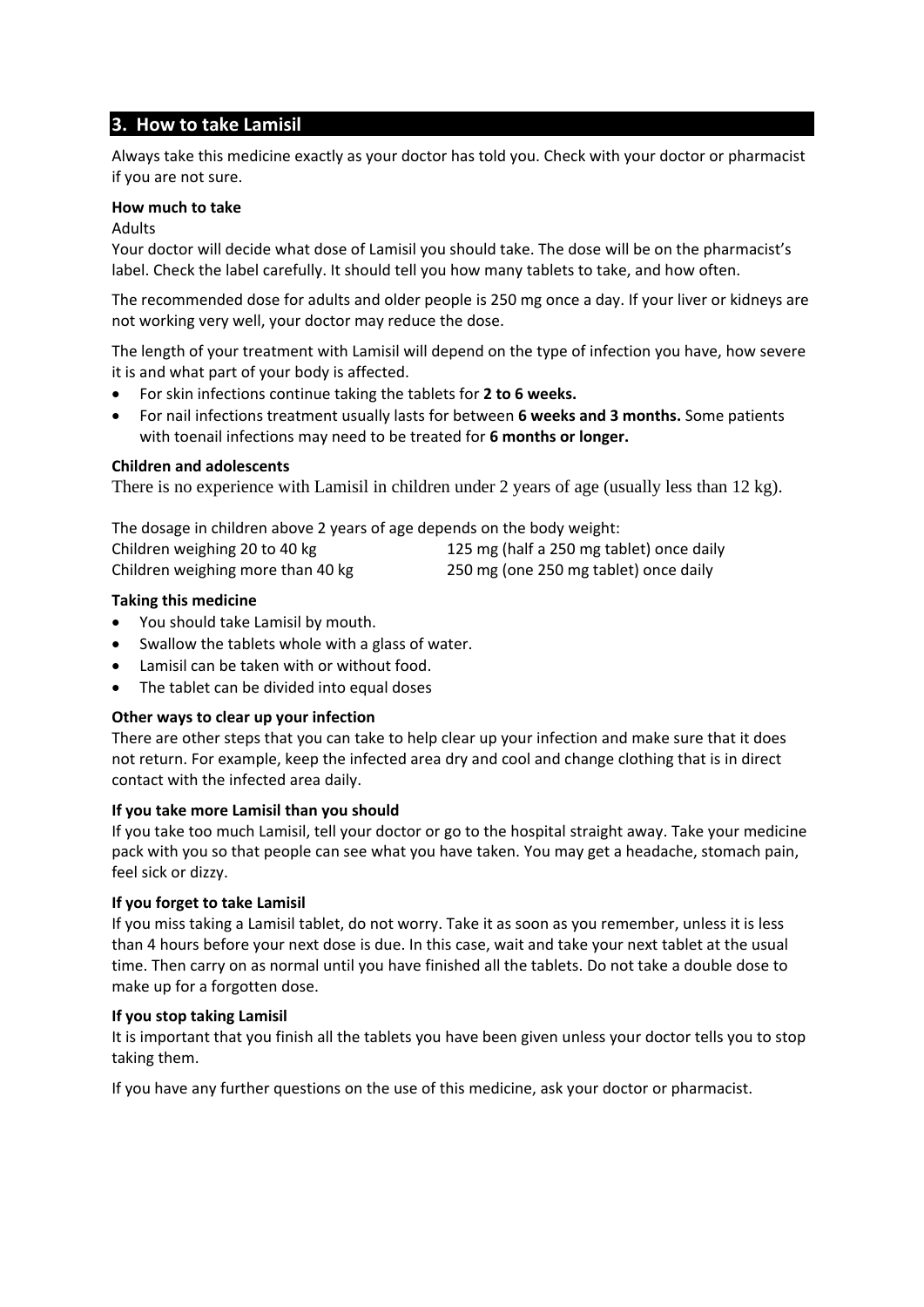# **4. Possible side effects**

Like all medicines, this medicine can cause side effects, although not everybody gets them.

#### **Stop taking Lamisil and see a doctor or go to hospital straight away, if you notice any of the following serious side effects – you may need urgent medical treatment:**

- severe allergic reaction the signs may include difficulty breathing, swelling of your lips, face, throat or tongue, flushing, stomach cramps or joint pain, stiffness, rash or swollen lymph glands. You may also become unconscious
- yellowing of your skin or eyes. Unusually dark urine or pale faeces, unexplained feeling of sickness, being sick, stomach problems, loss of appetite or unusual tiredness or weakness – these may be signs of liver problems
- a sore throat with fever and shivering signs that the medicine has affected your blood cells
- a sore throat, with fever, tiredness and ulcers appearing on your mouth or lips signs of a problem with your immune system
- unusual bleeding or bruising signs that the medicine has affected your blood cells.
- stomach pain which spreads to your back signs of "pancreatitis"
- unexplained muscle weakness and pain or having dark red-brown urine signs of "muscle necrosis".
- feeling unusually tired, weak or breathless and looking pale signs of "anaemia"
- onset or worsening of a condition called psoriasis (a long-term illness with symptoms including thickened patches of red and silver skin)
- onset or worsening of a condition called Lupus (a long-term illness with symptoms including fever, facial skin rash and pain in the muscles and joints)
- severe skin rash (including light sensitivity, swelling, blistering, scales or wheals).
- skin rash, fever, itching, feeling tired or if you notice purplish-reddish spots under your skin signs that your blood vessels have become inflamed

If you get any of the serious side effects listed above, stop taking Lamisil and see a doctor or go to hospital straight away.

#### **Other side effects include:**

Talk to your doctor or pharmacist if you notice any of the following side effects.

**Very common:** may affect more than 1 in 10 people

- stomach problems such as loss of appetite, stomach ache, indigestion, feeling bloated or sick
- diarrhoea.
- headache.
- $\bullet$  skin rashes (itchy).
- joint pain and muscle pain.

**Common:** may affect up to 1 in 10 people

- feeling tired or dizzy
- depression.
- disturbance or loss of sense of taste
- eye disorder.

#### **Uncommon:** may affect up to 1 in 100 people

 If you notice unusually pale skin, nail beds or when you pull down your eyelids, feeling unusually tired, weak or breathless during physical activity (possible signs of a disease that affects the level of red blood cells), anxiety, tingling or numbness and decreased skin sensitivity, increased sensitivity of the skin to sun, noises (e.g. hissing) in ears, fever and weight loss.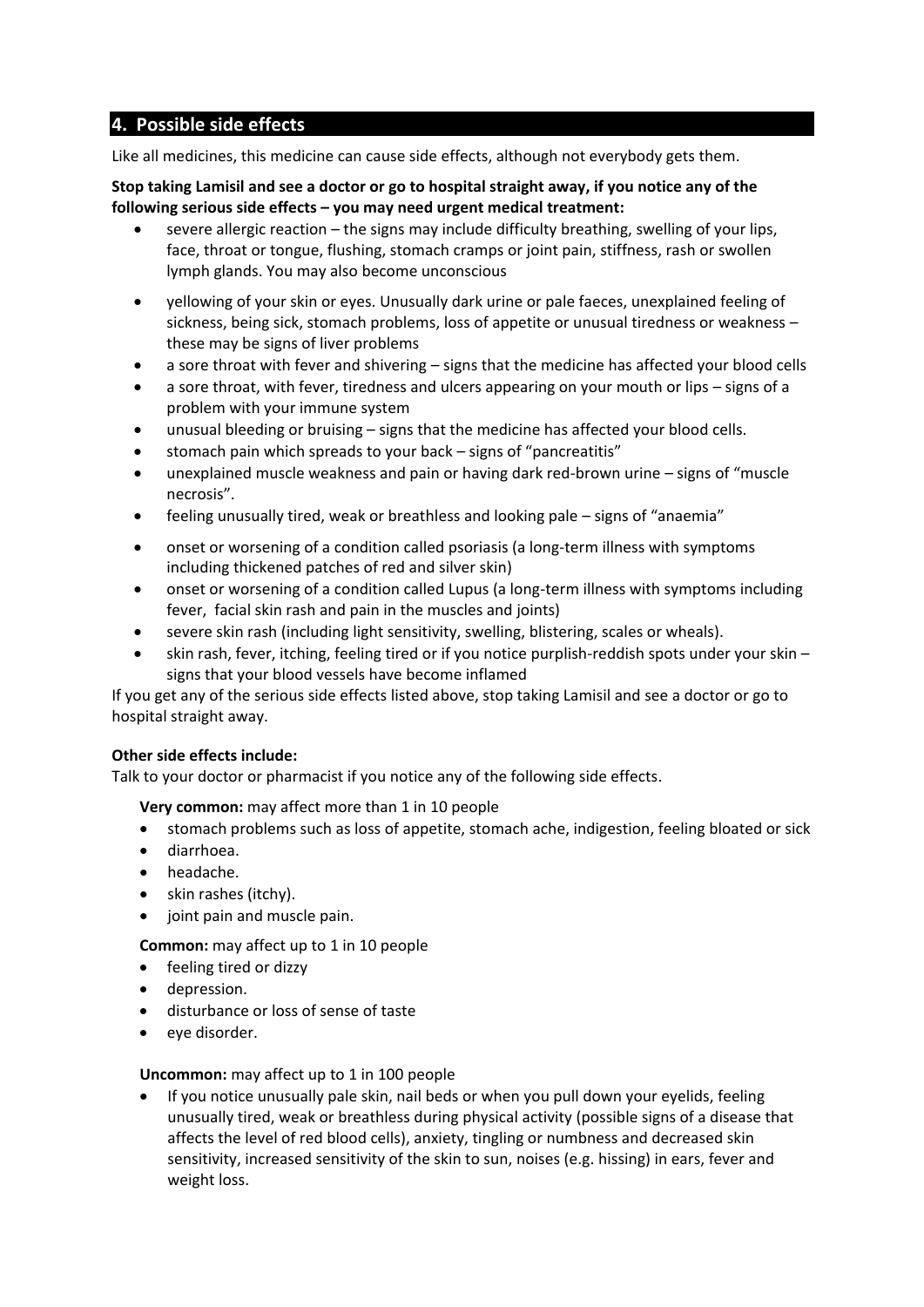**Rare:** may affect up to 1 in 1,000 people

yellow eyes or skin (liver problems) and abnormal liver function test results.

#### **Very rare:** may affect up to 1 in 10,000 people

- numbness, tingling or loss of sensitivity to touch
- hair loss.

**Not known:** frequency cannot be estimated from the available data

- loss of sense of smell or reduced ability to smell
- blurred vision, decreased sharpness of vision
- feeling anxious signs include trouble sleeping, feeling tired, lack of energy, finding it difficult to think or concentrate
- feeling low in mood
- increase in blood level of a muscle enzyme shown in blood tests
- skin rash due to high level of a specific type of white blood cells

#### **Reporting of side effects**

If you get any side effects, talk to your doctor, pharmacist or nurse. This includes any possible side effects not listed in this leaflet. You can also report side effects directly via HPRA Pharmacovigilance Website: [www.hpra.ie;](http://www.hpra.ie/) By reporting side effects you can help provide more information on the safety of this medicine.

### **5. How to store Lamisil**

- Keep this medicine out of the sight and reach of children.
- Do not take the tablets after their expiry date which is printed on the outside of the pack after EXP. The expiry date refers to the last day of that month.
- Store the tablets in their original pack away from direct light. Do not store above 30°C.
- Do not throw away any medicines via wastewater or household waste. Ask your pharmacist how to throw away medicines you no longer use. These measures will help to protect the environment.

## **6. Contents of the pack and other information**

#### **What Lamisil contains**

- The active substance is terbinafine hydrochloride. Each tablet contains terbinafine hydrochloride equivalent to 250mg terbinafine.
- The other ingredients are magnesium stearate, silica colloidal anhydrous, hypromellose, microcrystalline cellulose and sodium starch glycollate (Type A).

#### **What Lamisil looks like and contents of the pack**

Lamisil 250 mg tablets are round, white or off-white tablets about 1 cm wide. They are marked with a score line on one side and "Lamisil 250" on the other. The tablet can be divided into equal doses.

They come in blister packs of 28 tablets.

#### **Marketing Authorisation Holder**

Novartis Ireland Limited Vista Building Elm Park Merrion Road Ballsbridge Dublin 4 Ireland